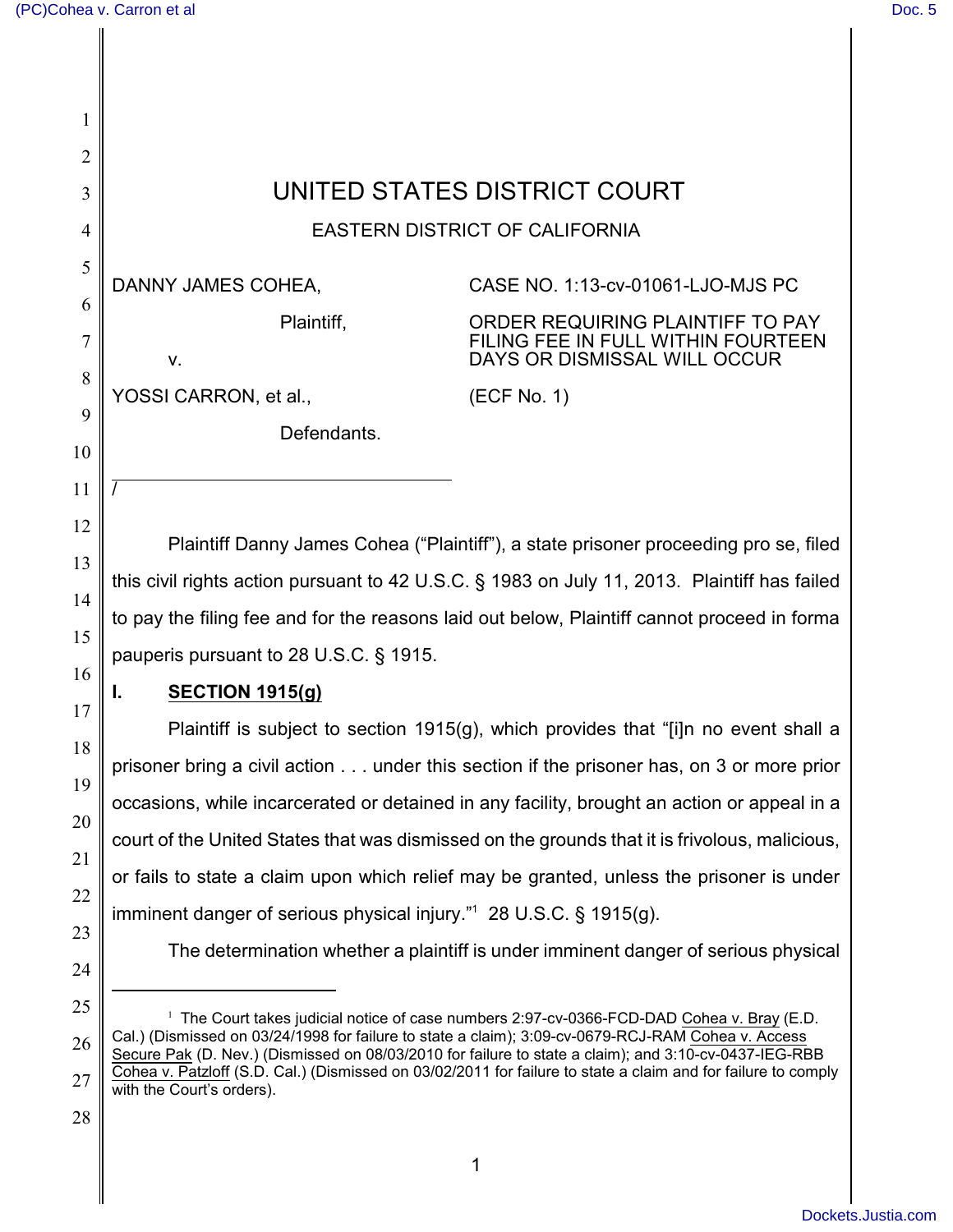1 2 3 injury is made based on the conditions at the time the complaint is filed, Andrews v. Cervantes, 493 F.3d 1047, 1053 (9th Cir. 2007), and the allegation of imminent danger must be plausible, id. at 1054.

4 5 6 7 8 9 10 11 There must be a sufficient nexus between the imminent danger a three-strikes prisoner alleges to obtain in forma pauperis status and the legal claims asserted in the complaint. See Pettus v. Morgenthau, 554 F.3d 293, 297 (2d Cir. 2009.) "In deciding whether such a nexus exists, we will consider (1) whether the imminent danger of serious physical injury that a three-strikes litigant alleges is fairly traceable to unlawful conduct asserted in the complaint and (2) whether a favorable judicial outcome would redress that injury. The three-strikes litigant must meet both requirements in order to proceed [in forma pauperis]." Id. at 298-299 (emphasis in original).

12

## **II. PLAINTIFF'S ALLEGATIONS**

13 14 15 16 17 18 19 20 21 22 23 24 25 26 27 In his Complaint, Plaintiff alleges claims for relief against the following individuals: 1) Yossi Carron, Jewish rabbi; 2) L. Nelson, appeals coordinator, 3) D. Adams, warden, 4) Patricia Webber Helm, deputy attorney general; 5) James LaPorte, Superior Court Kings County, 6) Scott Folds, correctional CDCR, 7) S. Fuento, correctional CDCR, 8) D. Leon, associate warden, 9) R. Verla, chief deputy warden, 10) J. Lopez, correctional sergeant, 11) J. Bales, appeals examiner, 12) D. Foston, chief inmate appeals branch, 13) S. Hemenesky, appeals examiner, 14) C. Barnett, appeals coordinator, 15) D. Hansen, correctional CDCR, 16) A. Quenedo, correctional CDCR, 17) J. Medzna, business manager, 18) C. Gipson, CDW, 19) R. Davis, appeals examiner, 20) Calvinoff, correctional CDCR, 21) Acipaz, food service manager, 22) L. Gastelo, correctional CDCR manager, 23) Elefante, correctional CDCR, 24) Uhlik, correctional CDCR, 25) Marlene Smith, resource manager, 26) Catherine Cohagan, 27) C. McCabe, medical doctor, 28) M. Magana, correctional officer, 29) R. Sandral, correctional officer, 30) H. Avia, correctional officer, 31) S. Cano, appeals coordinator, 32) N. Zavala, correctional administrator, 33) M. Seifert, correction captain, 34) J. Faldon, correctional officer. Plaintiff alleges that these individuals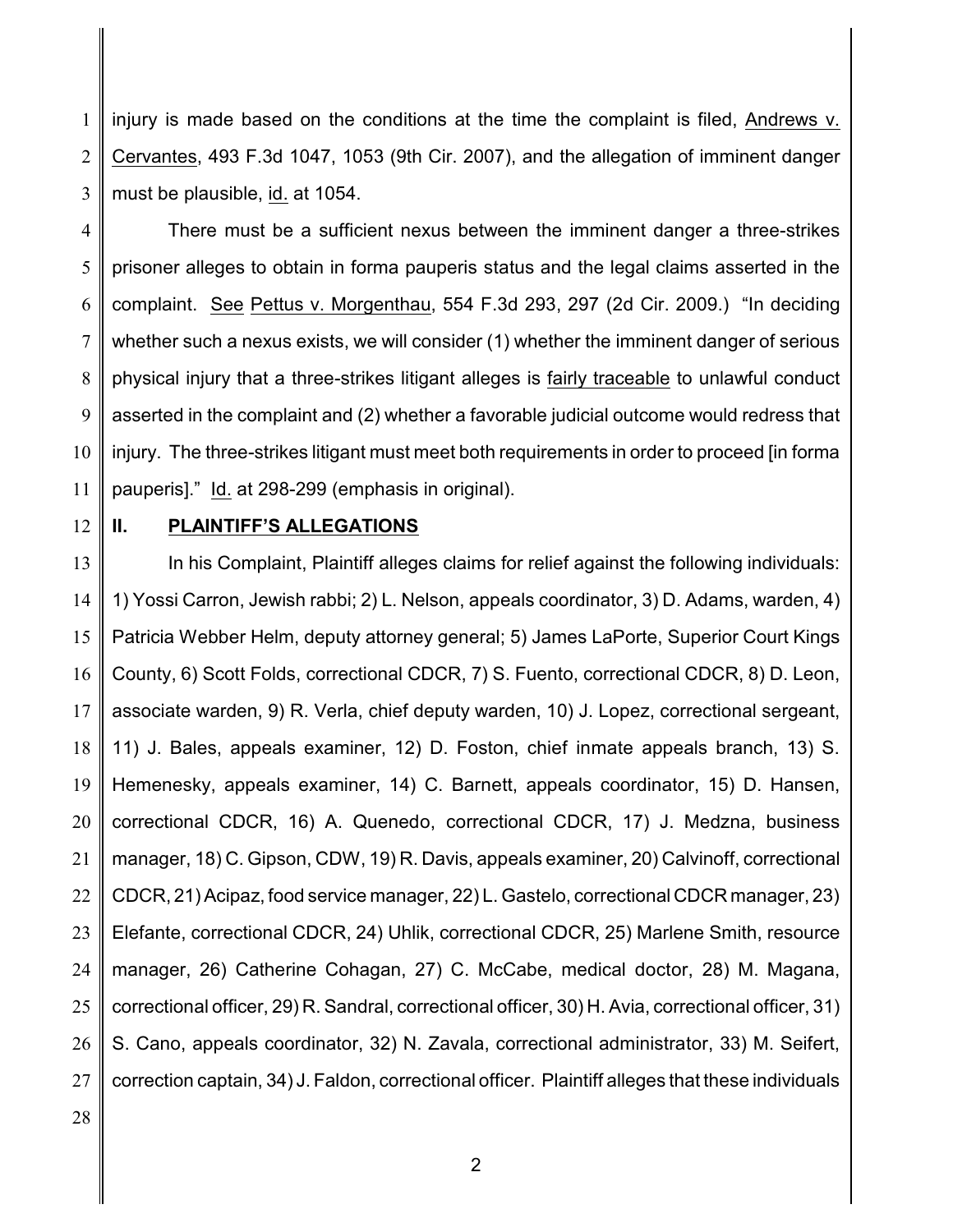1 2 3 4 5 6 violated his rights under various sections of the United States Code, the California Code of Regulations, California law, and the California Constitution. Plaintiff also alleges violations under the First Amendment due to retaliation and violations of his right to religious freedom, the Equal Protection Clause of the Fourteenth Amendment, the Due Process Clauses of the Fifth and Fourteenth Amendments, and the Eighth Amendment for cruel and unusual punishment.

7

Plaintiff's allegations are as follows:

8 9 10 11 12 13 Plaintiff is an African-American Christian inmate who follows Jewish laws and requires a kosher diet. (Compl. at 4.) The prison rabbi refused Plaintiff's request for kosher meals. (Id. at 5.) Plaintiff had to file additional forms and grievances to obtain his necessary kosher meals. (Id.) Plaintiff was unable to participate in various Jewish holidays due to the delay. (Id. at 6-7.) Plaintiff was ultimately provided with kosher food on May 4, 2009. (Id. at 12.)

14 15 16 17 18 19 20 21 22 23 24 25 26 27 After Plaintiff received authorization for his kosher meals, he continued to be subject to constitutional violations related to his dietary restrictions. (Compl. at 22.) Plaintiff's meals often did not completely comply with kosher rules or were missing certain items. (Id. at 23, 26.) Plaintiff's kosher meals did not provide him with enough calories per day so he lost approximately ten pounds. (Id. at 27.) Plaintiff asked for the kosher meals to be supplemented with additional food but prison officials refused to do so, even though they would have granted such a request if it had been made by a Jewish inmate. (Id. at 28-35.) Plaintiff was given the choice of either continuing with his kosher diet or returning to the normal prison diet. (Id. at 25.) Plaintiff's kosher meals were often repeats, even though Jewish inmates were provided with a variety of kosher meals. (Id. at 36.) Plaintiff was denied kosher meals on certain Jewish holidays and instead was provided with peanut butter and jelly sandwiches or other inadequate substitutes. (Id. at 45.) Due to Plaintiff's continued complaints to prison staff, he was provided with poisonous kosher meals several times. (Id. at 47.) Plaintiff filed grievances and forms regarding these problems but did not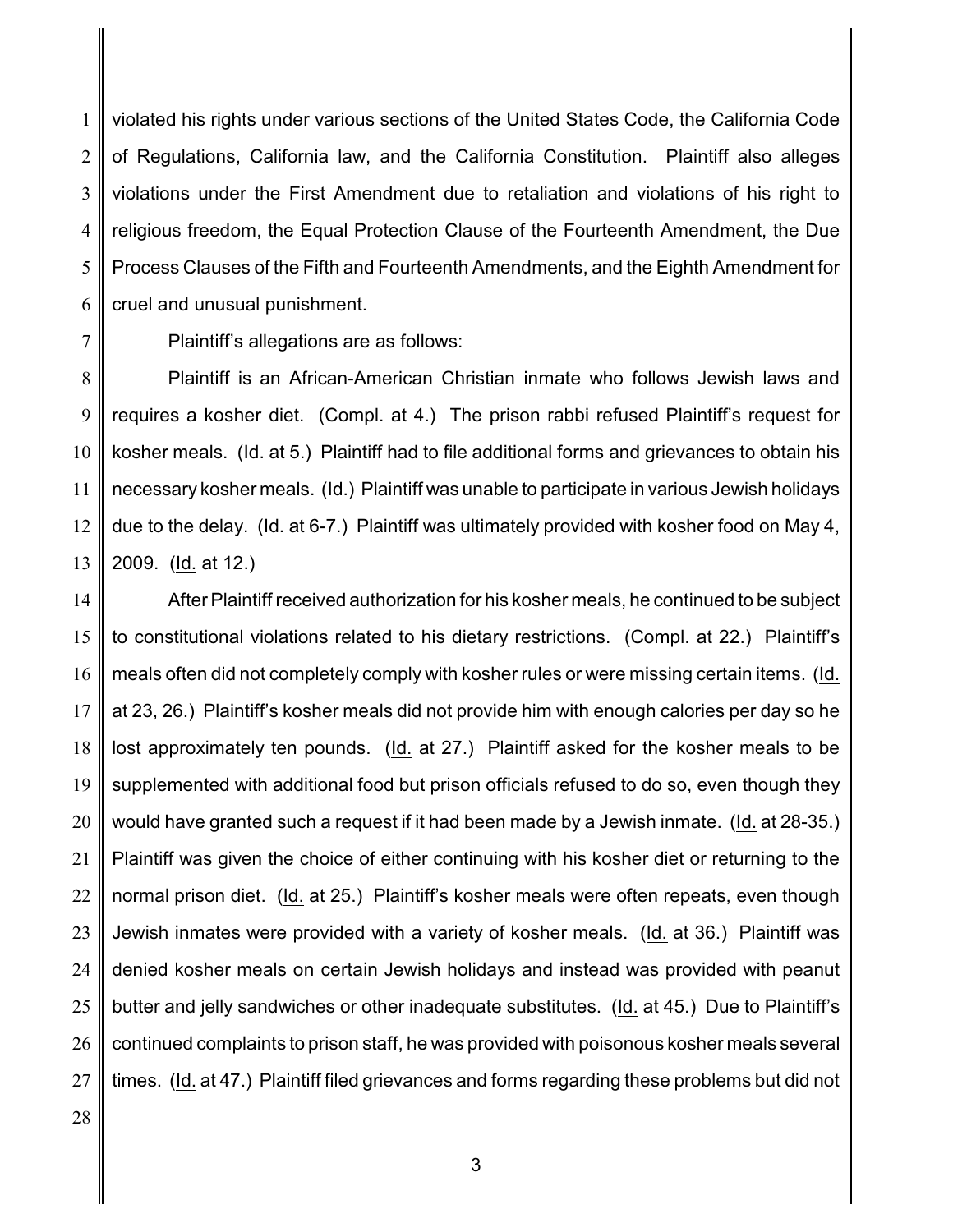1 get acceptable responses. (Id. at 37-45, 47-68, 70-72.)

2 3 4 5 Plaintiff was not allowed to watch certain Christian programs on Sundays connected with the with the "Philadelphia Church of God". (Compl. at 15-16.) After Plaintiff was transferred to another prison some of his religious materials were stolen from him. (Id. at 17.)

6 7 Plaintiff asks for a declaratory judgment, a preliminary and permanent injunction, compensatory damages, and punitive damages. (Compl. at 80.)

8 **III. DISCUSSION**

9 10 Plaintiff will only be allowed to proceed in this action in forma pauperis if he can show he was subject to imminent danger at the time the Complaint was filed.

11 12 13 14 15 16 17 18 Plaintiff does not allege he is in any imminent danger as a result of the events giving rise to his claims. He does suggest the presence of an imminent danger insofar as the prison has classified him with an "R Suffix", which identifies him as a rapist, and an "IEX suffix", which identifies him as an exhibitionist. (Compl. at 3.) According to Plaintiff, prisons have used these suffixes to target African-American inmates like Plaintiff so they will be housed with cell-mates who might harm him. (Id.) Plaintiff does not argue that the classifications are erroneous or unwarranted. He does not here sue to have them changed or removed.

19 20 21 22 23 24 25 26 27 Plaintiff's inmate classification status allegations are not the subject of his complaint. Thus, allowing him to proceed pro se with this complaint would do nothing to alleviate or protect against the immanent danger impliedly flowing from his classification. The immanent danger exception is designed to enable a Plaintiff who needs to proceed with an action, even though he can not pay a filing fee, so that he can seek judicial relief from the danger. It does not apply here. Threats to which Plaintiff is currently subject are related to his conviction and prior behavior, not his religion. A favorable judicial action would not and could not redress such threats; and the reasons for the threats (the classifications) will remain. See Pettus, 554 F.3d at 298-99.

28